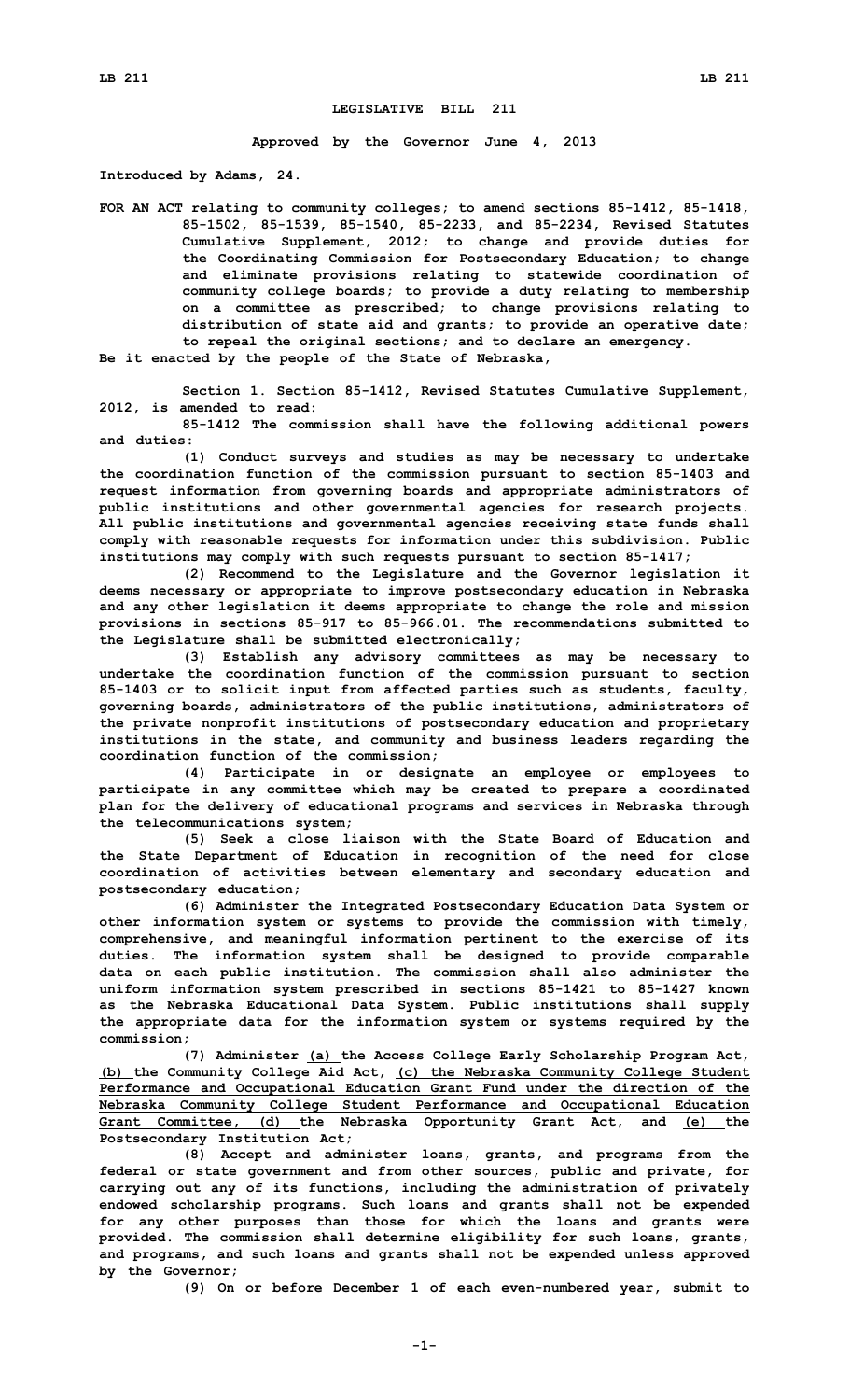**the Legislature and the Governor <sup>a</sup> report of its objectives and activities and any new private colleges in Nebraska and the implementation of any recommendations of the commission for the preceding two calendar years. The report submitted to the Legislature shall be submitted electronically;**

**(10) Provide staff support for interstate compacts on postsecondary education; and**

**(11) Request inclusion of the commission in any existing grant review process and information system.**

**Sec. 2. Section 85-1418, Revised Statutes Cumulative Supplement, 2012, is amended to read:**

**85-1418 (1) No state warrant shall be issued by the Department of Administrative Services or used by any public institution for the purpose of funding any program or capital construction project which has not been approved or which has been disapproved by the commission pursuant to the Coordinating Commission for Postsecondary Education Act. If state funding for any such program or project cannot be or is not divided into warrants separate from other programs or projects, the department shall reduce <sup>a</sup> warrant to the public institution which includes funding for the program or project by the amount of tax funds designated by the Legislature which are budgeted in that fiscal year by the public institution for use for the program or project.**

**(2) The Until July 1, 2013, the department may reduce the amount of state aid distributed to <sup>a</sup> community college area pursuant to the Community College Aid Act, or for fiscal years 2010-11, 2011-12, and 2012-13 pursuant to section 90-517, by the amount of funds used by the area to provide <sup>a</sup> program or capital construction project which has not been approved or which has been disapproved by the commission.**

**(3) The district court of Lancaster County shall have jurisdiction to enforce an order or decision of the commission entered pursuant to the Coordinating Commission for Postsecondary Education Act and to enforce this section.**

**(4) Any person or public institution aggrieved by <sup>a</sup> final order of the commission entered pursuant to section 85-1413, 85-1414, 85-1415, or 85-1416 shall be entitled to judicial review of the order. Proceedings for review shall be instituted by filing <sup>a</sup> petition in the district court of Lancaster County within thirty days after public notice of the final decision by the commission is given. The filing of the petition or the service of summons upon the commission shall not stay enforcement of such order. The review shall be conducted by the court without <sup>a</sup> jury on the record of the commission. The court shall have jurisdiction to enjoin enforcement of any order of the commission which is (a) in violation of constitutional provisions, (b) in excess of the constitutional or statutory authority of the commission, (c) made upon unlawful procedure, or (d) affected by other error of law.**

**(5) <sup>A</sup> party may secure <sup>a</sup> review of any final judgment of the district court by appeal to the Court of Appeals. Such appeal shall be taken in the manner provided by law for appeals in civil cases and shall be heard de novo on the record.**

**Sec. 3. Section 85-1502, Revised Statutes Cumulative Supplement, 2012, is amended to read:**

**85-1502 (1) It is the intent of the Legislature that <sup>a</sup> clear distinction between area governance and statewide coordination for the community college areas be recognized and that such coordination is appropriate in order to provide the most cost-effective programs for residents of each community college area. It is further the intent of the Legislature that coordination of the community colleges by the Coordinating Commission for Postsecondary Education be conducted as provided in Article VII, section 14, of the Constitution of Nebraska and the Coordinating Commission for Postsecondary Education Act. It is further the intent of the Legislature that such coordination not be conducted through <sup>a</sup> board or association representing all the community colleges and that membership in any boards or associations of community colleges be voluntary. through an association of the boards.**

**(2) The board of governors of any community college area may pay from college funds an amount to be determined by the board of governors for membership in boards or associations of community colleges.**

**(2) Through June 30, 2011, all of the boards shall be <sup>a</sup> part of and shall be represented by such association. Coordination services provided by such association shall include (a) preparation of <sup>a</sup> system strategic plan, (b) coordination of the budget request for the biennium, (c) facilitation of program-needs assessment and articulation, (d) recommendation and facilitation of the appointment of representatives to committees, boards, commissions, task forces, and any other state-level bodies requesting or requiring participation from the community college system, and (e) facilitation of responses to data**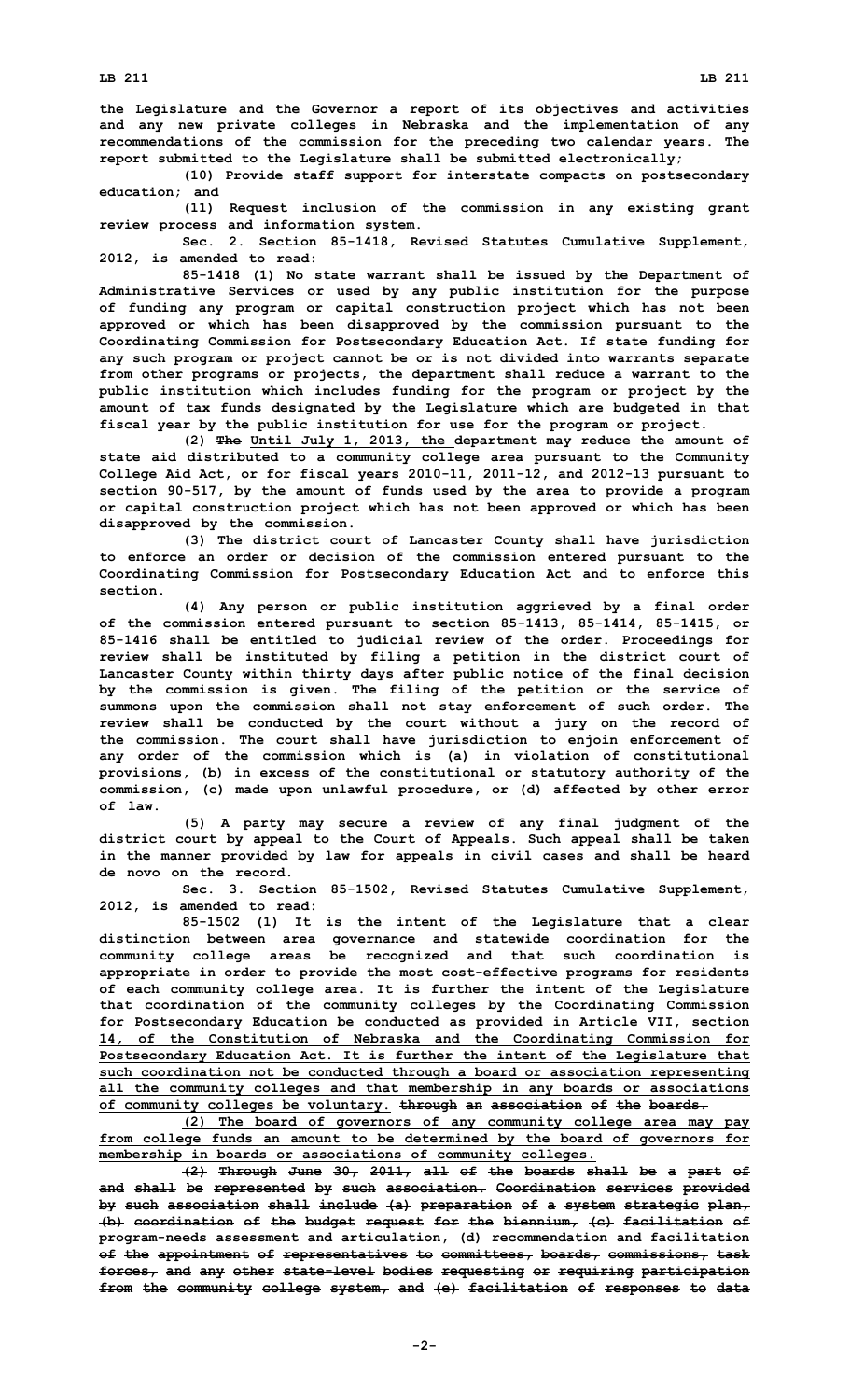**(3) All activities conducted pursuant to this section by such association shall be conducted in accordance with the Open Meetings Act.**

**(4) (3) Nothing in this section shall be construed to require or provide for state control of the operations of any community college area or to abridge the governance ability, rights, or responsibilities of any board. Nothing in this section shall be construed to limit the ability or authority of the commission to fulfill its responsibilities and duties regarding the individual community college areas and the individual community college area campuses.**

**Sec. 4. Section 85-1539, Revised Statutes Cumulative Supplement, 2012, is amended to read:**

**85-1539 (1) There is hereby created the Nebraska Community College Student Performance and Occupational Education Grant Committee. The committee shall consist of (1) (a) <sup>a</sup> representative of the Coordinating Commission for Postsecondary Education who shall serve as chairperson of the committee, (2) (b) <sup>a</sup> representative of the Department of Economic Development, (3) (c) <sup>a</sup> representative of the Department of Labor, (4) (d) <sup>a</sup> representative of the State Department of Education, (5) (e) <sup>a</sup> representative affiliated with one of the two community college areas with the two smallest full-time equivalent student enrollment totals for the most recent fiscal year, (6) (f) <sup>a</sup> representative affiliated with one of the two community college areas with the two largest full-time equivalent student enrollment totals for the most recent fiscal year, and (7) (g) <sup>a</sup> representative affiliated with one of the two community college areas not included in the categories provided in subdivisions (5) (1)(e) and (6) (f) of this section. Each member shall be appointed by the agency or community college areas being represented. The representatives appointed pursuant to subdivisions (5) (1)(e) through (7) (g) of this section shall serve terms of two years and shall be succeeded by <sup>a</sup> representative affiliated with the community college areas not represented for the preceding term.**

**(2) The committee shall develop guidelines for and annually determine the allocation of the Nebraska Community College Student Performance and Occupational Education Grant Fund and any other funds appropriated to Program 99 in Agency 83, Aid to Community Colleges, pursuant to this section and section 85-1540. aid or grants to the community colleges for (a) applied technology and occupational faculty training, instructional equipment upgrades, employee assessment, preemployment training, employment training, and dislocated worker programs benefiting the State of Nebraska or (b) programs or activities to enhance (i) student performance in the areas of degree, certificate, or diploma completion, retention, or foundations education as defined in section 85-932.01 or (ii) the collection, reporting, analysis, and utilization of student data. The total amount allocated for <sup>a</sup> fiscal year shall not exceed the amounts appropriated from the fund Nebraska Community College Student Performance and Occupational Education Grant Fund and such other funds as may be appropriated by the Legislature for purposes of this section for such fiscal year. The commission shall certify the allocation determined by the committee on or before September 10 of the fiscal year for which such allocation is being certified and shall report such allocation to the Department of Administrative Services. The department commission shall distribute the total of such appropriated and allocated funds to the selected community college board or boards in <sup>a</sup> single payment between the fifth and twentieth day of October of the fiscal year for which such allocation is certified. each year.**

**(3) Applications for aid or grants pursuant to this section may be submitted by <sup>a</sup> community college area independently or in collaboration with other community college areas.**

**Sec. 5. Section 85-1540, Revised Statutes Cumulative Supplement, 2012, is amended to read:**

**85-1540 (1) There is hereby created the Nebraska Community College Student Performance and Occupational Education Grant Fund. The fund shall be under the direction of the Nebraska Community College Student Performance and Occupational Education Grant Committee and shall be administered by the Coordinating Commission for Postsecondary Education. The fund shall consist of money received by the state in the form of grants or gifts from nonfederal sources, such other amounts as may be transferred or otherwise accrue to the fund, and any investment income earned on the fund. The fund shall contain any amount available for transfer pursuant to subdivision (2) of section 85-2234 and such other amounts as may be transferred or otherwise accrue to the fund. The fund shall be used to provide aid or grants to the community colleges for (a) applied technology and occupational faculty training, instructional equipment upgrades, employee assessment, preemployment training, employment**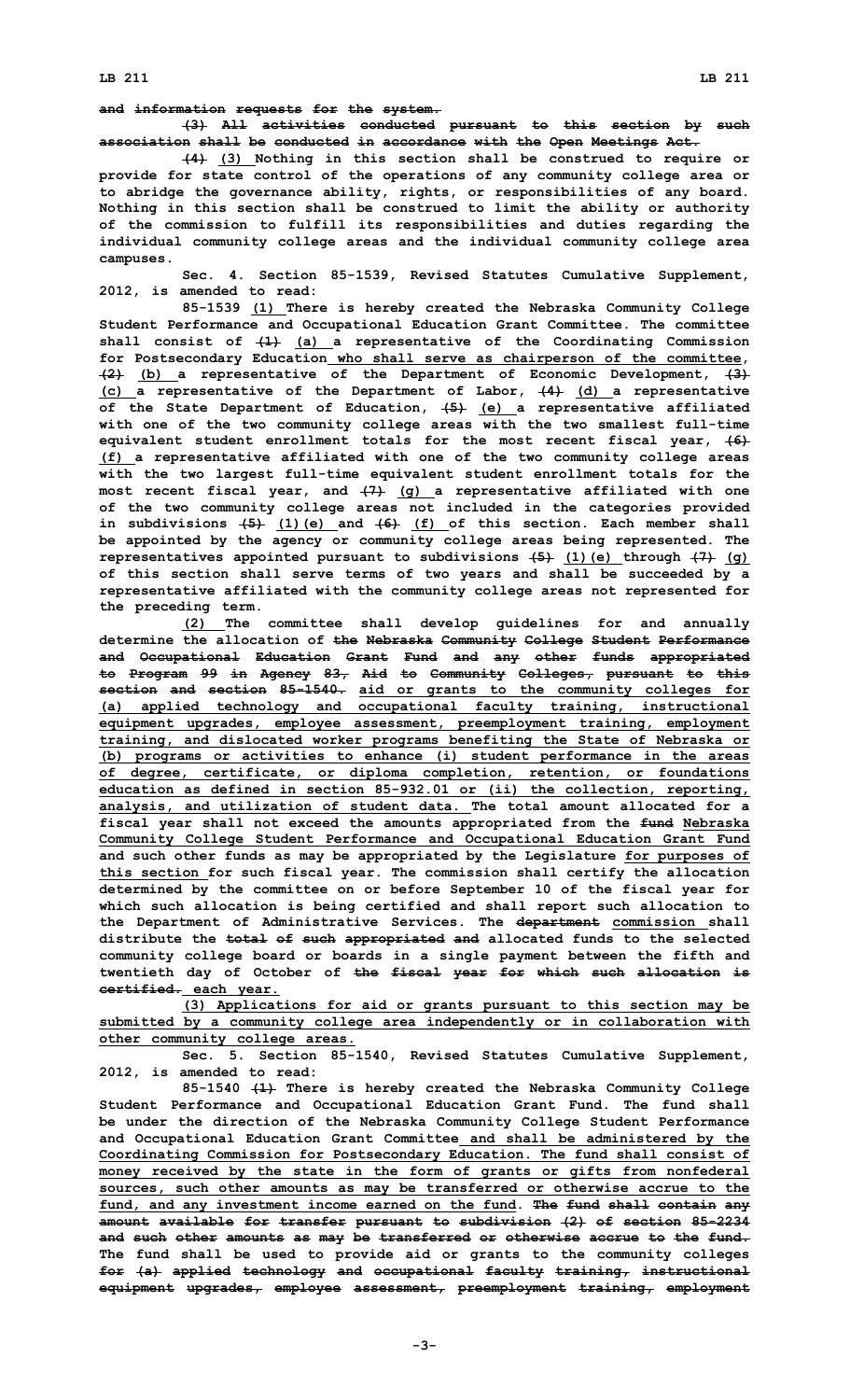**training, and dislocated worker programs benefiting the State of Nebraska or (b) programs or activities to enhance (i) student performance in the areas of degree, certificate, or diploma completion, retention, or foundations education as defined in section 85-932.01 or (ii) the collection, reporting, analysis, and utilization of student data. pursuant to section 85-1539. Any money in the fund available for investment shall be invested by the state investment officer pursuant to the Nebraska Capital Expansion Act and the Nebraska State Funds Investment Act.**

**(2) Applications for aid or grants pursuant to this section may be submitted by <sup>a</sup> community college area independently or in collaboration with other community college areas.**

**Sec. 6. Section 85-2233, Revised Statutes Cumulative Supplement, 2012, is amended to read:**

**85-2233 (1)(a) The Legislature recognizes that education, as an investment in human resources, is fundamental to the quality of life and the economic prosperity of Nebraskans and that aid to the community colleges furthers these goals.**

**(b) It is the intent of the Legislature that such appropriations reflect the commitment of the Legislature to join with local governing bodies in <sup>a</sup> strong and continuing partnership to further advance the quality, responsiveness, access, and equity of Nebraska's community colleges and to foster high standards of performance and service so that every citizen, community, and business will have the opportunity to receive quality educational programs and services regardless of the size, wealth, or geographic location of the community college area or tribally controlled community college by which that citizen, community, or business is served.**

**(c) In order to promote quality postsecondary education and to avoid excessive and disproportionate taxation upon the taxable property of each community college area, the Legislature may appropriate each biennium from such funds as may be available an amount for aid and assistance to the community colleges. Such funds so appropriated by the Legislature shall be allocated, adjusted, and distributed to the community college boards of governors as provided in the Community College Aid Act.**

**(2) The Coordinating Commission for Postsecondary Education shall certify aid amounts attributable to the allocations pursuant to subdivisions (1) and (3) of section 85-2234 and report such amounts to the Department of Administrative Services. The commission shall certify such aid amounts on or before September 1 of the fiscal year for which aid is being certified. The department and shall distribute the total of such appropriated and allocated funds to the boards in ten as nearly as possible equal monthly payments between the fifth and twentieth day of each month beginning in September of each year. Any amount transferred to the Nebraska Community College Student Performance and Occupational Education Grant Fund pursuant to subdivision (2) of section 85-2234 for <sup>a</sup> fiscal year shall be certified and distributed in accordance with sections 85-1539 and 85-1540.**

**(3) The department Beginning July 1, 2013, the commission shall reduce the amount of the distribution to <sup>a</sup> board by the amount of funds used by the community college area to provide <sup>a</sup> program or capital construction project as defined in section 85-1402 which has not been approved or has been disapproved by the Coordinating Commission for Postsecondary Education pursuant to the Coordinating Commission for Postsecondary Education Act.**

**Sec. 7. Section 85-2234, Revised Statutes Cumulative Supplement, 2012, is amended to read:**

**85-2234 Aid appropriated pursuant to the Community College Aid Act for fiscal year 2013-14 and each fiscal year thereafter shall be allocated among community college areas and tribally controlled community colleges as follows:**

**(1) The initial \$87,870,147 appropriated pursuant to the act shall be allocated to community college areas based on the proportionate share of aid received by each community college area for fiscal year 2012-13. If the amount appropriated for such fiscal year exceeds \$87,870,147, the excess amount shall be allocated as provided in subdivisions (2) and (3) of this section. If the amount appropriated for such fiscal year is less than or equal to \$87,870,147, the amount appropriated shall be allocated to community college areas based on the proportionate share of aid received by each community college area for fiscal year 2012-13;**

**(2) Of any amount remaining after the allocation of aid pursuant to subdivision (1) of this section, the next amount, up to but not to exceed \$500,000, shall be transferred to the Nebraska Community College Student Performance and Occupational Education Grant Fund provided for in section 85-1540; allocated as state aid pursuant to section 85-1539; and**

**(3) Any amount remaining after the allocations provided for in**